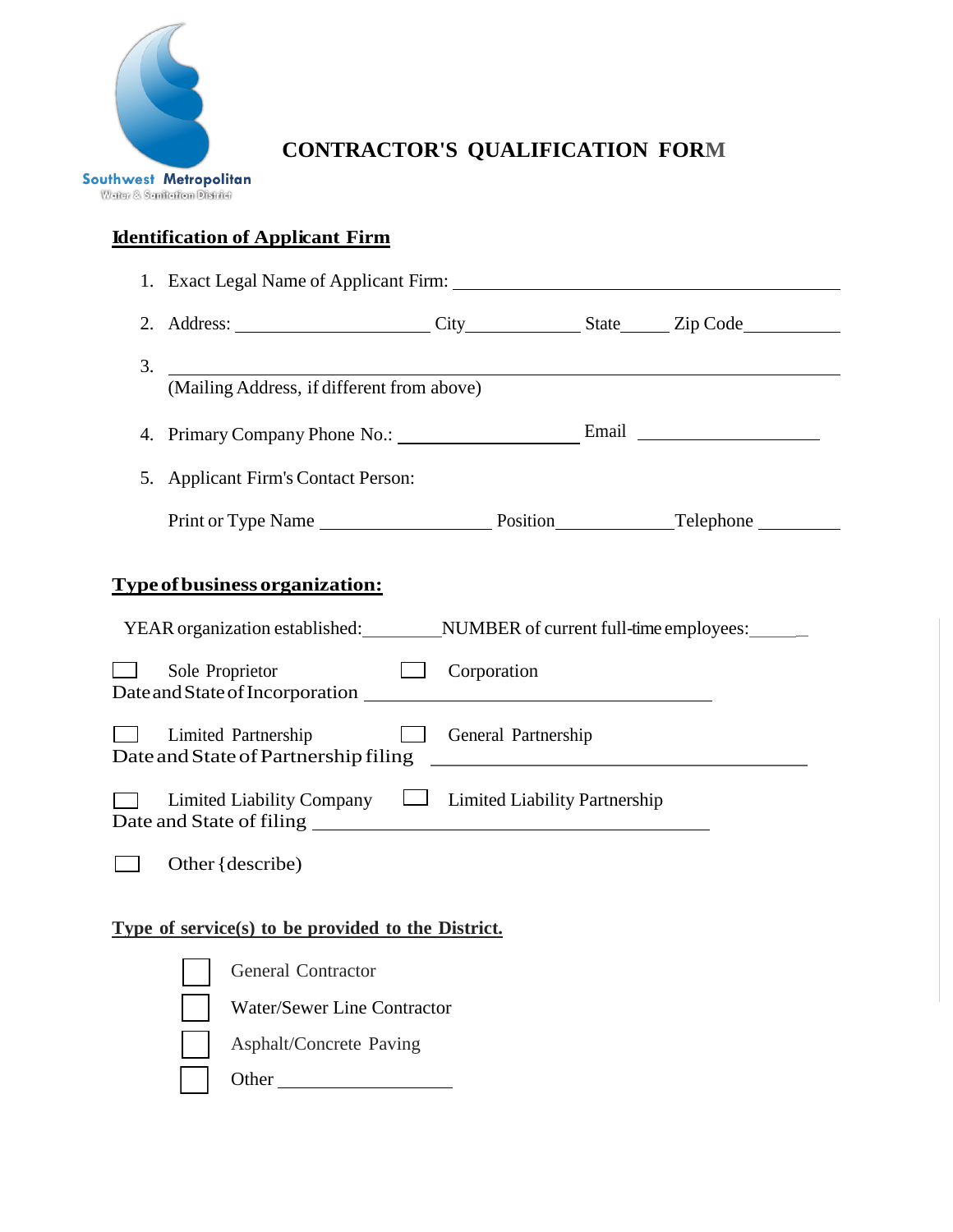## **Contracting History**

|  | Street Address    |
|--|-------------------|
|  | Zip Code          |
|  |                   |
|  |                   |
|  |                   |
|  |                   |
|  |                   |
|  |                   |
|  | State<br>Zip Code |
|  | Email:            |

List the applicant Firm's three largest contracts in the last three years.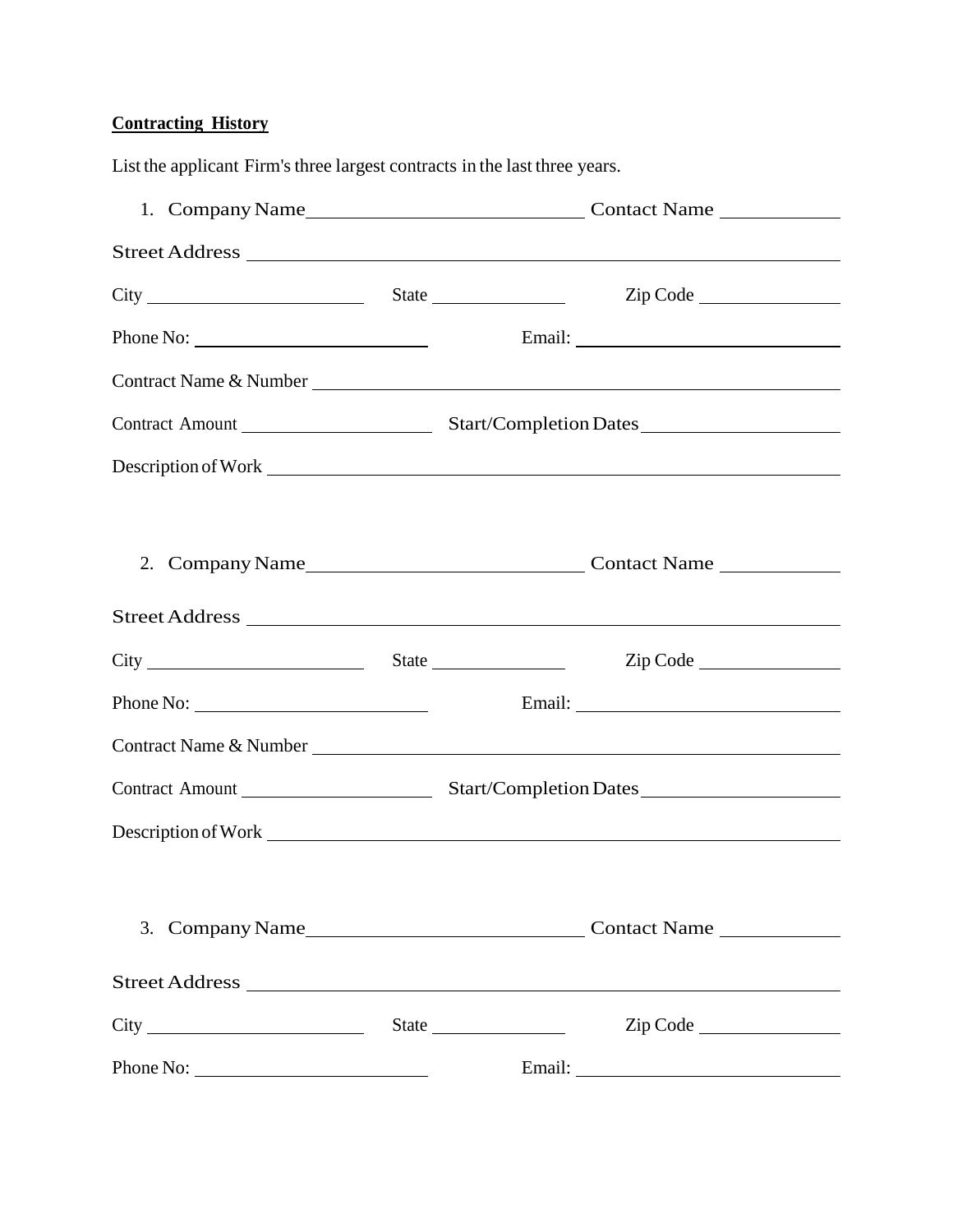| Contract Name & Number |                               |  |  |  |  |  |  |
|------------------------|-------------------------------|--|--|--|--|--|--|
| <b>Contract Amount</b> | <b>Start/Completion Dates</b> |  |  |  |  |  |  |
| Description of Work    |                               |  |  |  |  |  |  |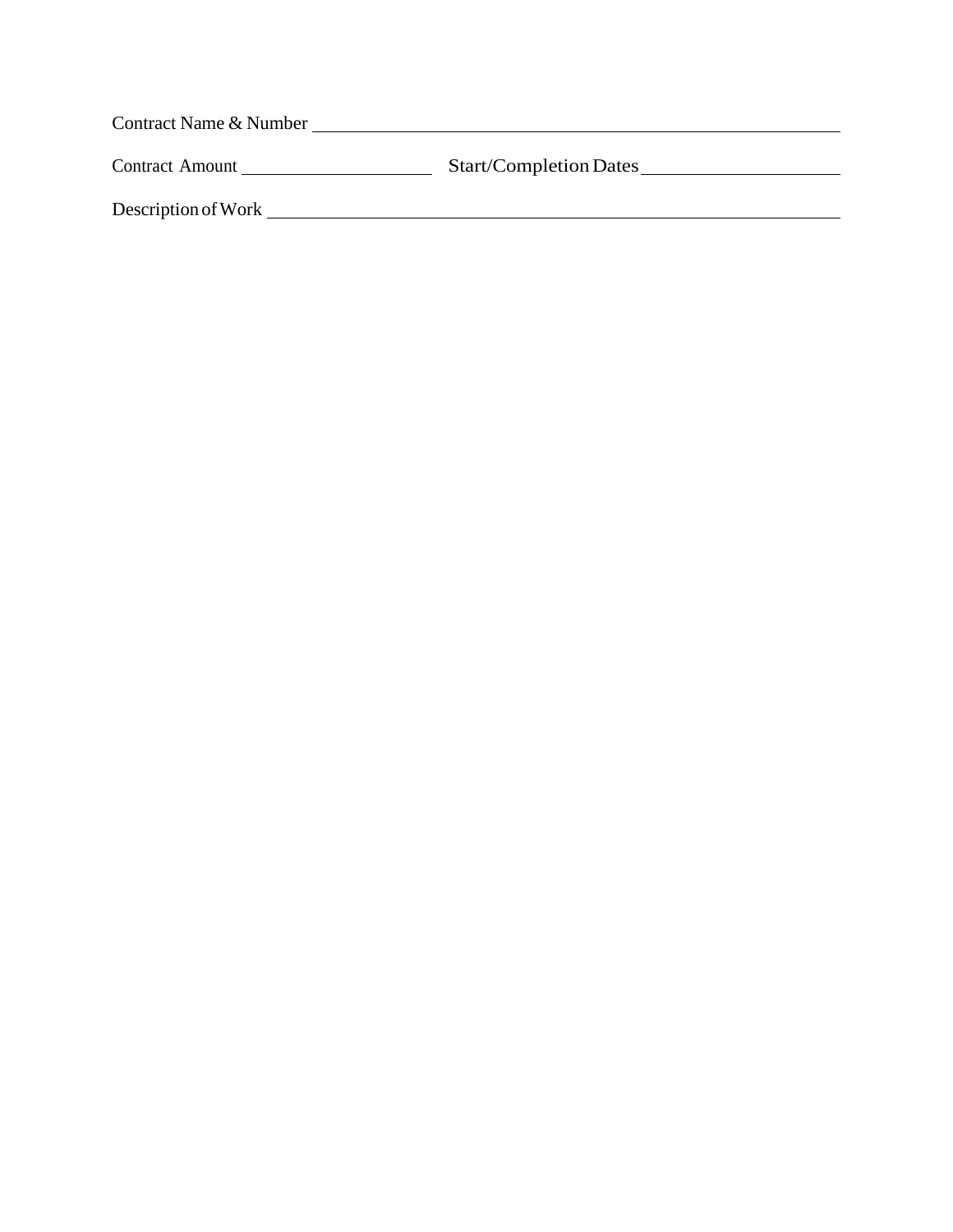## General Terms

- 1. The Contractor understands that the Board is an equal opportunity employer that encourages and welcomes diversity of backgrounds in its workforce.
- 2. The Contractor expressly agrees not to discriminate against any employee, applicant for employment, or potential subcontractor or supplier because of race, color, religion, age, national origin, gender, sexual orientation, military status, or disability. The Contractor shall comply with al applicable state, local and federal laws with regard to equal employment opportunity.
- 3. The Contractor expressly agrees not to conduct business in a manner that brings discredit to the Board or creates a hostile work environment for Board employees or other contractors performing work for the Board. The Contractor expressly agrees to interact with Board employees in a respectful, professional, honest, and transparent manner, and to minimize any actual or apparent conflicts of interest.
- 4. The Board reserves the right to direct the Contractor to assign another employee or agent to perform the Work if the Board has reason to believe that during the term of the Agreement the assigned employee or agent engaged in activity prohibited by this section, to be determined by the Board in its sole discretion.
- 5. If the Contractor is an individual, the Board reserves the right to terminate this this Agreement if it has any reason to believe that during the term of the Agreement the Contractor engaged in activity prohibited by this section, to be determined by the Board in its sole discretion.
- 6. Contractor agrees that they have the following insurance:

(a) **Workers' Compensation and Employer's Liability Insurance**. Contractor and each subcontractor shall carry Worker's Compensation and Employer's Liability Insurance to cover liabilities under the laws of the State of Colorado in connection with the Services performed under this Agreement. Contractor and each subcontractor, if applicable, shall carrier a separate policy.

(b) **Commercial General Liability Insurance**. Contractor and each subcontractor, if any, shall carry Commercial General Liability Insurance, which shall include blanket contractual liability coverage. Such insurance shall be in the amount of \$1,000,000 for each occurrence and \$1,000,000 general aggregate in combined single limit coverage for bodily injury and property damage.

(c) **Automobile Liability Insurance.** Contractor and each subcontractor, if applicable, shall carry Automobile Liability Insurance to include owned, non-owned and hired vehicles used in the performance of Services under this Agreement. Such insurance shall be in the amount of \$1,000,000 per occurrence and \$1,000,000 general aggregate and combined single limit coverage for bodily injury and property damage.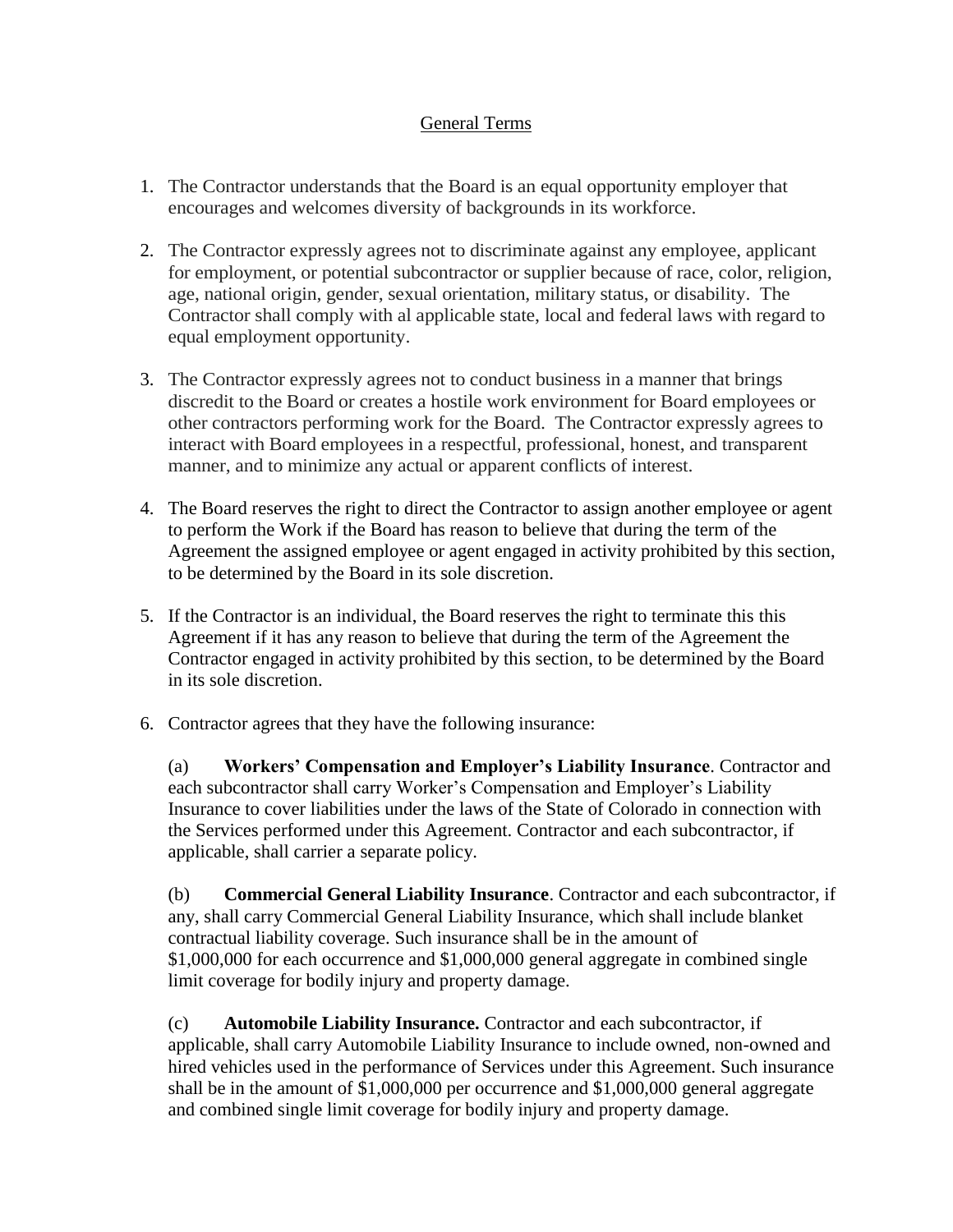- 7. **INDEMNITY:** Vendor shall indemnify, hold harmless, and defend District, its Affiliates and their respective officers, directors, agents, representatives, employees, subcontractors, customers and users of Vendor's goods and services from any and all claims (including, without limitation, claims by vendees of District), liabilities, damages and expenses (including attorneys' fees) on account of (i) death or injury to any person or damage to any property arising directly or indirectly from or in connection with any goods and services supplied under this purchase order, notwithstanding that such death or injury to person or damage to property may have been caused or alleged to have been caused in whole or in part by the negligence of District, its officers, directors, agents, representatives, employees, customers or users of Vendor's goods and services, (ii) contamination of or adverse effect on the environment, (iii) violation of any law or regulation or (iv) alleged infringement of any patent, copyright or trademark or violation of any other intellectual property right of a third party. This indemnity shall apply without regard to whether the claim, damage, liability or expense is based on breach of contract, breach of warranty, negligence, strict liability, or other tort. This indemnity shall survive delivery and acceptance of goods or services. In any interparty dispute, the prevailing party shall be entitled to reasonable legal costs and expenses, including attorneys' fees.
- 8. **SUBCONTRACTING AND ASSIGNMENT**: Vendor shall not assign this purchase order or any rights hereunder, nor delegate any duties, nor subcontract any work, without first securing the written approval of District. Any attempts to do so will be null and void. The price quoted by Vendor includes the price of any goods or services obtained from any subcontractor or supplier to Vendor, unless otherwise agreed in advance by District. Vendor shall incorporate the within terms and conditions on any order or subcontract approved by District and procured from third parties pertaining to this purchase order. Vendor shall remain fully responsible for all work performed by such third parties and shall indemnify and hold District harmless for any payment required to be made to any such parties.
- 9. **ILLEGALALLIENS**: Vendor certifies that Vendor shall comply with the provisions of Section 8-17.5-101, C.R.S., et seq. Vendor shall no knowingly employ or contract with an illegal alien to perform Services under this Purchase Order, or enter into a contract with a subcontractor that knowingly employs or contracts with an illegal alien. The Vendor represents, warrants and agrees that it has confirmed the employment eligibility of all employees who are newly hired for employment to perform Services under the Purchase Order through participation in either the E-Verify Program or the Department Program described in Section 8-17.5-101, C.R.S. The Vendor shall not use either the E-Verify Program or the Department Program procedures to undertake preemployment screening of job applicants while this Purchase Order is being performed. If the Vendor obtains actual knowledge that a subcontractor performing Services under this Purchase Order knowingly employs or contracts with an illegal alien, the Vendor shall: (i) notify the subcontractor and the District within three days that the Vendor has actual knowledge that the subcontractor is employing or contracting with an illegal alien; and (ii) terminate the subcontract with the subcontractor if within three (3) days of receiving such notice, the subcontractor does not stop employing or contracting with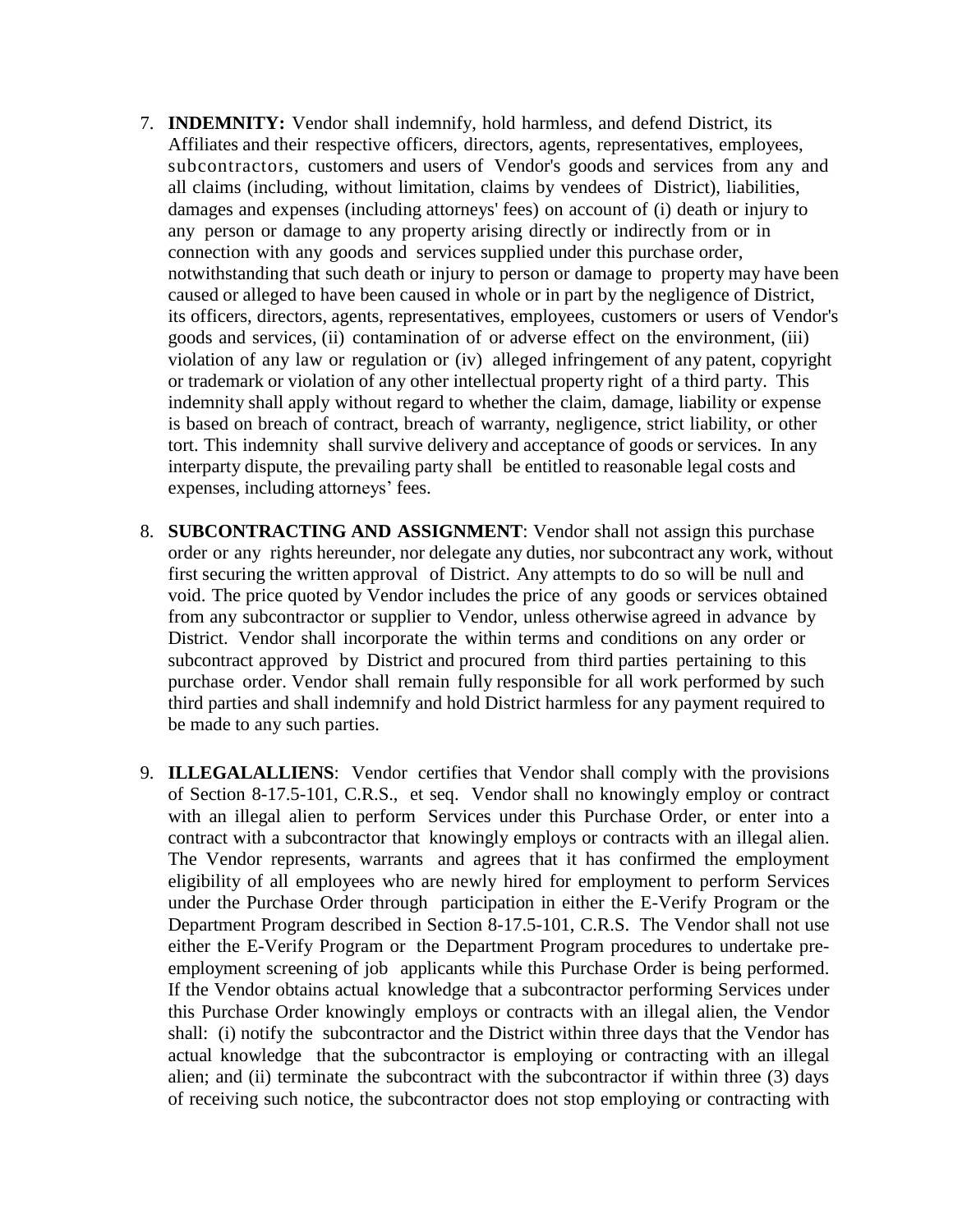the illegal alien, unless the subcontractor provides information to establish that the subcontractor has not knowingly employed or contract with an illegal alien. Vendor shall comply with all reasonable requests made in the course of an investigation by the Colorado Department of Labor and Employment. If Vendor fails to comply with any requirement of Section 8-17.5- 102(2), C.R.S., the District may terminate this Purchase Order for breach and the Vendor shall be liable for actual damages to the District. If the Vendor participates in the Department Program, Vendor shall provide the affirmation required under Section 8- 17.5-102(5)(e)(III), C.R.S., to the District.

Company Name \_\_\_\_\_\_\_\_\_\_\_\_\_\_\_\_\_\_\_\_\_\_\_\_\_\_\_\_\_\_\_\_\_\_\_\_\_\_\_\_\_

Authorized Signer \_\_\_\_\_\_\_\_\_\_\_\_\_\_\_\_\_\_\_\_\_\_\_\_\_\_\_\_\_\_\_\_\_\_\_\_\_\_\_

Date \_\_\_\_\_\_\_\_\_\_\_\_\_\_\_\_\_\_\_\_\_\_\_\_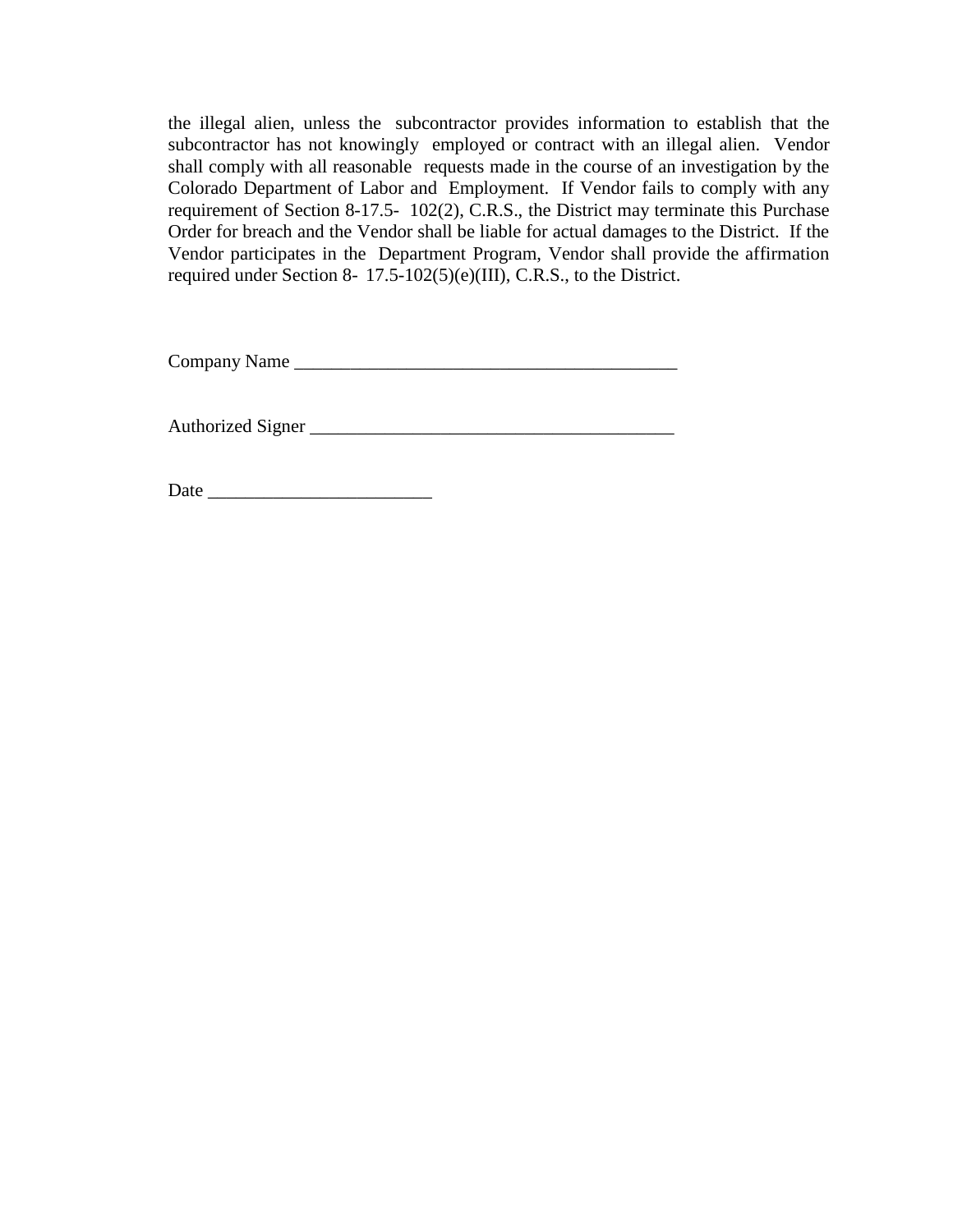## **PRE-QUALIFICATION EXAM**

| 1. Do you have hydrostatic testing equipment including a pump equipped with a 300- |                                 |  |  |
|------------------------------------------------------------------------------------|---------------------------------|--|--|
| gallon potable water tank?                                                         | $\sqrt{ }$ YES or $\sqrt{ }$ NO |  |  |

If not, one must be obtained prior to pre-qualification.

- 2. How many years has your organization operated a water pipe laying construction company that has been in continuous operation within the Denver metropolitan area? |  $\vert$  1-5 years |  $\vert$  6-9 years |  $\vert$  10+ years
- 3. For which cities or water districts have you performed work in the metropolitan area?
- 4. How many crews does your organization have to perform pipe laying construction?
- 5. After receipt of approved plans, the Contractor should:



call for a pre-construction conference

Give 24 hours notification for beginning construction

Give 48 hours notification for beginning construction

- 6. When may a contractor operate valves on the existing water system?
- 7. At what stage of new road construction is a contractor allowed to lay water or sewer pipe?
- 8. When is the use of sterilized barrels allowed for hydrostatic testing?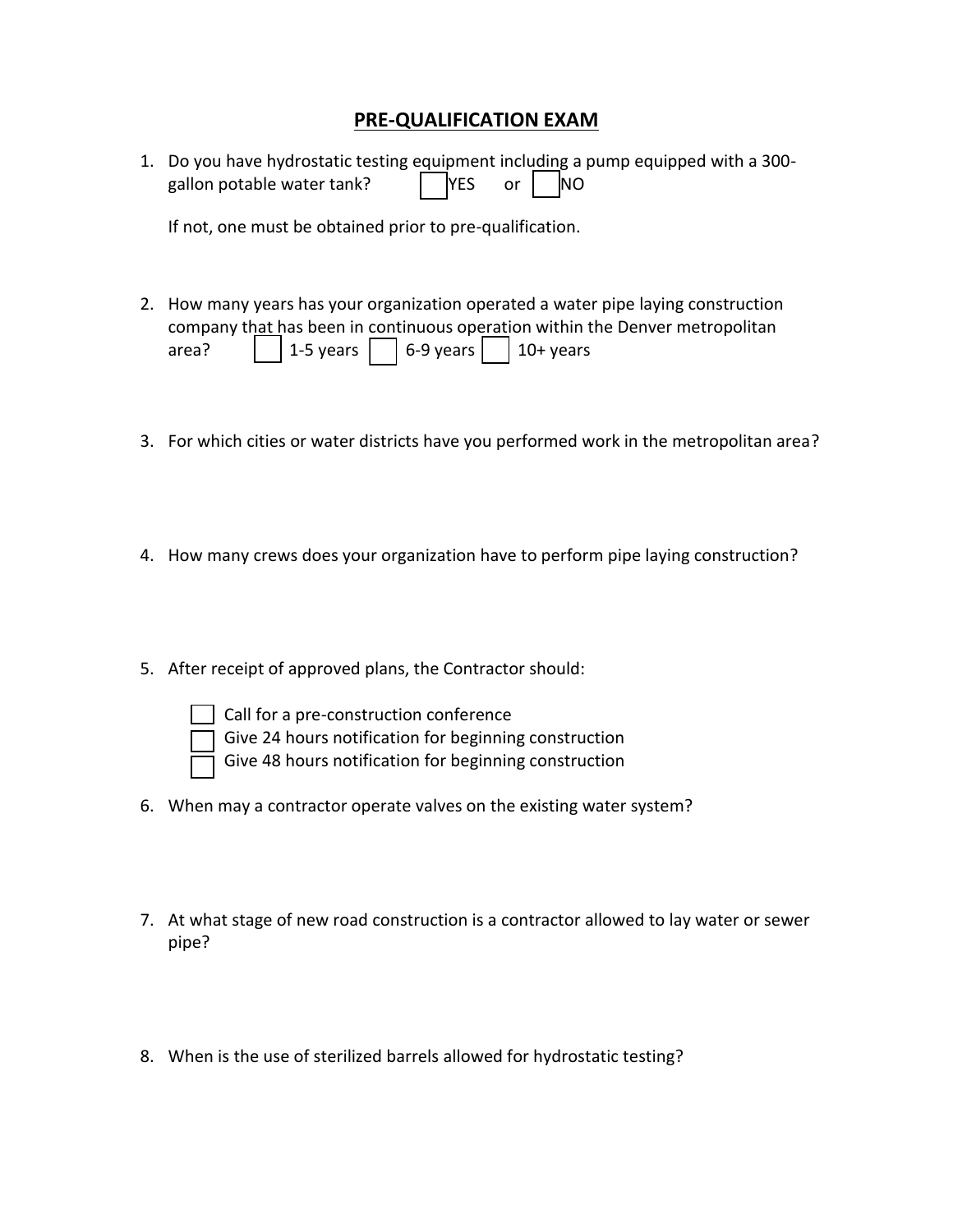- 9. What tests need to be completed and passed prior to release of the main for taps?
- 10. What are the acceptable methods for restraining fittings and joints?
- 11. How many connections to the existing main are allowed on a main extension prior to the health release?
- 12. What is the accepted method for changing horizontal or vertical alignment of a water main?
- 13. Explain the procedure when making a connection to an existing main involving an interruption of service to surrounding customers:
- 14. What is the purpose of the 6-inch diameter rocks placed around the base of a fire hydrant and why is it covered with a loose sheet of poly wrap?
- 15. How many valves are required on fireline connections?
- 16. Describe the limits of bedding in a typical trench: